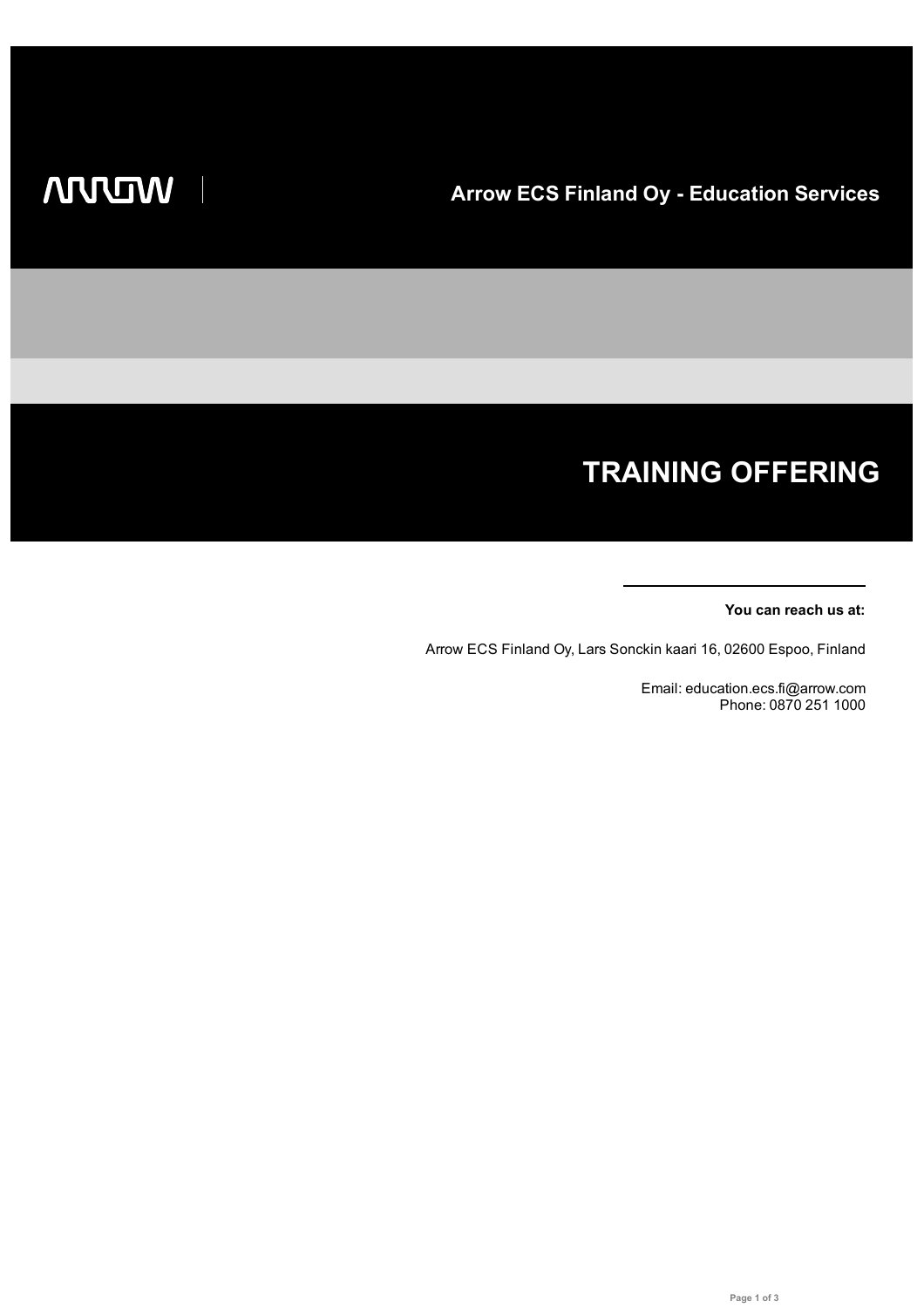## **IBM Spectrum Protect version 8.1.12 Implementation and Administration**

| CODE:     | <b>LENGTH:</b>     | <b>PRICE:</b> |
|-----------|--------------------|---------------|
| ZL1 TS619 | $5 \text{ day}(s)$ | €3.900.00     |

#### **Description**

IBM Spectrum Protect 8.1.12 is a data backup and recovery solution designed to help you manage your data retention, reduce the cost of storage, and provide appropriate recovery point objectives to meet any service level agreement. IBM Spectrum Protect offers improved efficiency and flexibility using object-based data management and policy driven retention.

This five-day course will focus on implementation and basic administration of an IBM Spectrum Protect environment. The hands-on lab exercises are performed on a Windows 2016 environment. The course materials include examples of AIX and Linux commands, when different from Windows.

#### **Objectives**

- Describe the purpose of IBM SpectrumProtect
- Install and configure the IBM Spectrum Protect components
- Use the administrative and client interfaces
- Discuss storage methodology options and create storage pool
- Customize data movement and retention policies to meet business requirements
- Configure the IBM Spectrum Protect database and storage pools for protection
- Optimize client configuration
- Perform backup, restore, archive and retrieve operations
- Organize daily tasks required to protect the IBM Spectrum Protect environment
- Automate and monitor client and administrative tasks and events

#### **Audience**

Implementers and administrators who are new to IBM Spectrum Protect data management

#### **Prerequisites**

Ability to navigate Windows 2016A basic understanding of concepts regarding client/server relationships

#### **Programme**

- Unit 1: Concepts and componentsUnit 2: Installation and configurationUnit 3: Interfaces and monitoring
- Unit 4: Storage pools and devicesUnit 5: Policy management, data movement, and expiration
- Unit 6: Server database and storage pool managementUnit 7: Client configuration and managementUnit 8: Client data protection
- Unit 9: Daily operations and maintenanceUnit 10: Schedules and reports

### **Session Dates**